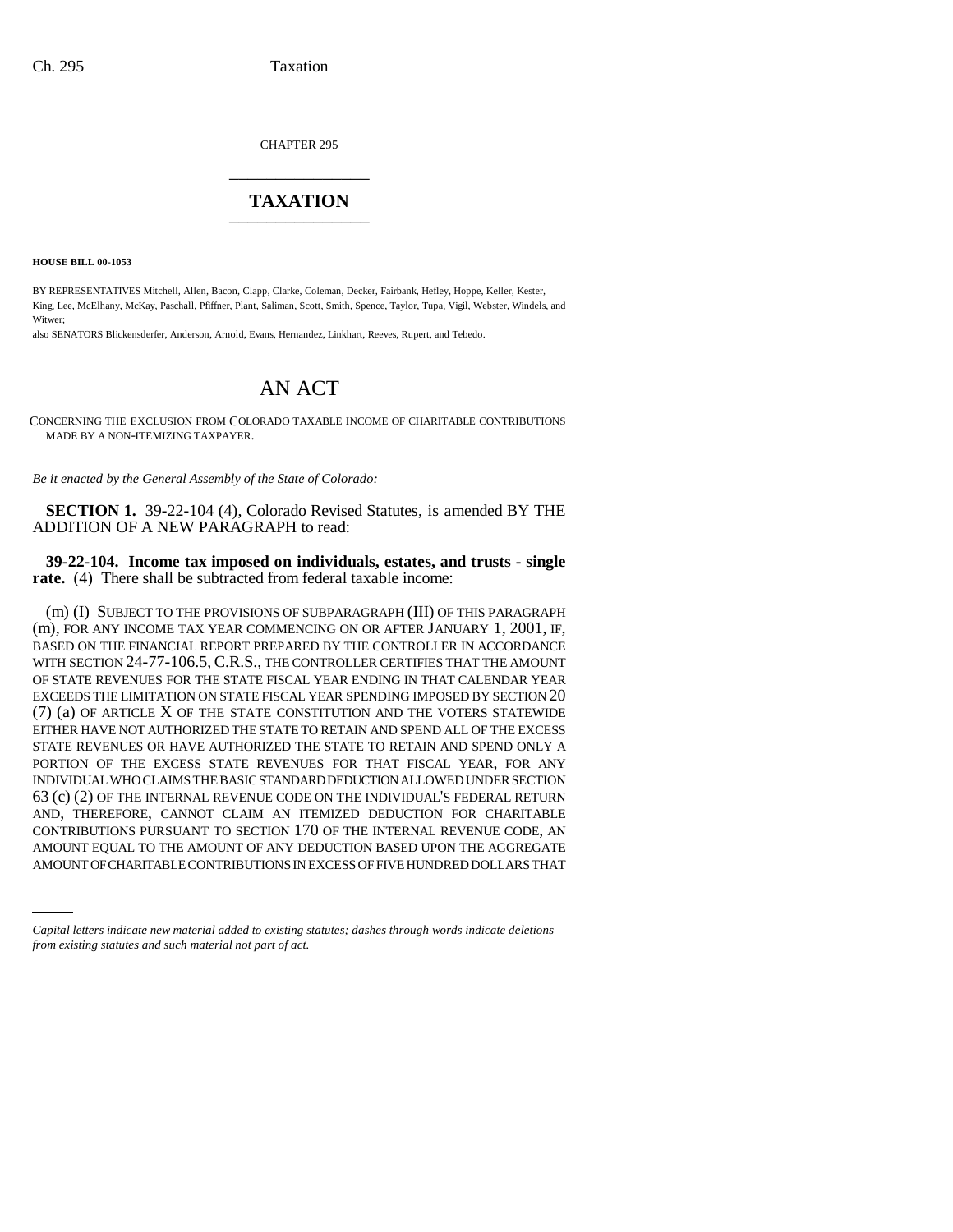THE INDIVIDUAL COULD HAVE CLAIMED PURSUANT TO SECTION 170 OF THE INTERNAL REVENUE CODE IF THE INDIVIDUAL HAD NOT CLAIMED THE BASIC STANDARD DEDUCTION.

(II) ANY STATE INCOME TAX MODIFICATION ALLOWED PURSUANT TO THE PROVISIONS OF SUBPARAGRAPH (I) OF THIS PARAGRAPH (m) SHALL BE PUBLISHED IN RULES PROMULGATED BY THE EXECUTIVE DIRECTOR IN ACCORDANCE WITH ARTICLE 4 OF TITLE 24, C.R.S., AND SHALL BE INCLUDED IN INCOME TAX FORMS FOR THAT TAXABLE YEAR.

(III) (A) IF, BASED ON THE FINANCIAL REPORT PREPARED BY THE CONTROLLER IN ACCORDANCE WITH SECTION 24-77-106.5,C.R.S., THE CONTROLLER CERTIFIES THAT THE AMOUNT OF STATE REVENUES FOR THE STATE FISCAL YEAR COMMENCING ON JULY 1, 2000, EXCEEDS THE LIMITATION ON STATE FISCAL YEAR SPENDING IMPOSED BY SECTION 20 (7)(a) OF ARTICLE X OF THE STATE CONSTITUTION FOR THAT FISCAL YEAR BY LESS THAN THREE HUNDRED FIFTY MILLION DOLLARS, THEN THE STATE INCOME TAX MODIFICATION AUTHORIZED BY SUBPARAGRAPH (I) OF THIS PARAGRAPH (m) SHALL NOT BE ALLOWED FOR THE INCOME TAX YEAR COMMENCING ON JANUARY 1, 2001.

(B) IF, BASED ON THE FINANCIAL REPORT PREPARED BY THE CONTROLLER IN ACCORDANCE WITH SECTION 24-77-106.5,C.R.S., THE CONTROLLER CERTIFIES THAT THE AMOUNT OF STATE REVENUES FOR ANY STATE FISCAL YEAR COMMENCING ON OR AFTER JULY 1, 2001, EXCEEDS THE LIMITATION ON STATE FISCAL YEAR SPENDING IMPOSED BY SECTION 20 (7) (a) OF ARTICLE X OF THE STATE CONSTITUTION FOR THAT FISCAL YEAR BY LESS THAN THREE HUNDRED FIFTY MILLION DOLLARS, AS ADJUSTED PURSUANT TO SUB-SUBPARAGRAPHS (C), (D), (E), (F), AND (G) OF THIS SUBPARAGRAPH (III), THEN THE STATE INCOME TAX MODIFICATION AUTHORIZED BY SUBPARAGRAPH (I) OF THIS PARAGRAPH (m) SHALL NOT BE ALLOWED FOR THE INCOME TAX YEAR IN WHICH SAID STATE FISCAL YEAR ENDED.

(C) NO LATER THAN OCTOBER 1 OF ANY GIVEN CALENDAR YEAR COMMENCING ON OR AFTER JANUARY 1, 2001, THE EXECUTIVE DIRECTOR OF THE DEPARTMENT OF REVENUE SHALL ANNUALLY ADJUST THE DOLLAR AMOUNT SPECIFIED IN SUB-SUBPARAGRAPH (B) OF THIS SUBPARAGRAPH (III) TO REFLECT THE RATE OF GROWTH OF COLORADO PERSONAL INCOME FOR THE CALENDAR YEAR IMMEDIATELY PRECEDING THE CALENDAR YEAR IN WHICH SUCH ADJUSTMENT IS MADE. FOR PURPOSES OF THIS SUB-SUBPARAGRAPH (C), "THE RATE OF GROWTH OF COLORADO PERSONAL INCOME" MEANS THE PERCENTAGE CHANGE BETWEEN THE MOST RECENT PUBLISHED ANNUAL ESTIMATE OF TOTAL PERSONAL INCOME FOR COLORADO, AS DEFINED AND OFFICIALLY REPORTED BY THE BUREAU OF ECONOMIC ANALYSIS IN THE UNITED STATES DEPARTMENT OF COMMERCE FOR THE CALENDAR YEAR IMMEDIATELY PRECEDING THE CALENDAR YEAR IN WHICH THE ADJUSTMENT IS MADE AND THE MOST RECENT PUBLISHED ANNUAL ESTIMATE OF TOTAL PERSONAL INCOME FOR COLORADO, AS DEFINED AND OFFICIALLY REPORTED BY THE BUREAU OF ECONOMIC ANALYSIS IN THE UNITED STATES DEPARTMENT OF COMMERCE FOR THE CALENDAR YEAR PRIOR TO THE CALENDAR YEAR IMMEDIATELY PRECEDING THE CALENDAR YEAR IN WHICH THE ADJUSTMENT IS MADE.

(D) UPON CALCULATING THE ADJUSTMENT OF SAID DOLLAR AMOUNT IN ACCORDANCE WITH SUB-SUBPARAGRAPH (C) OF THIS SUBPARAGRAPH (III), THE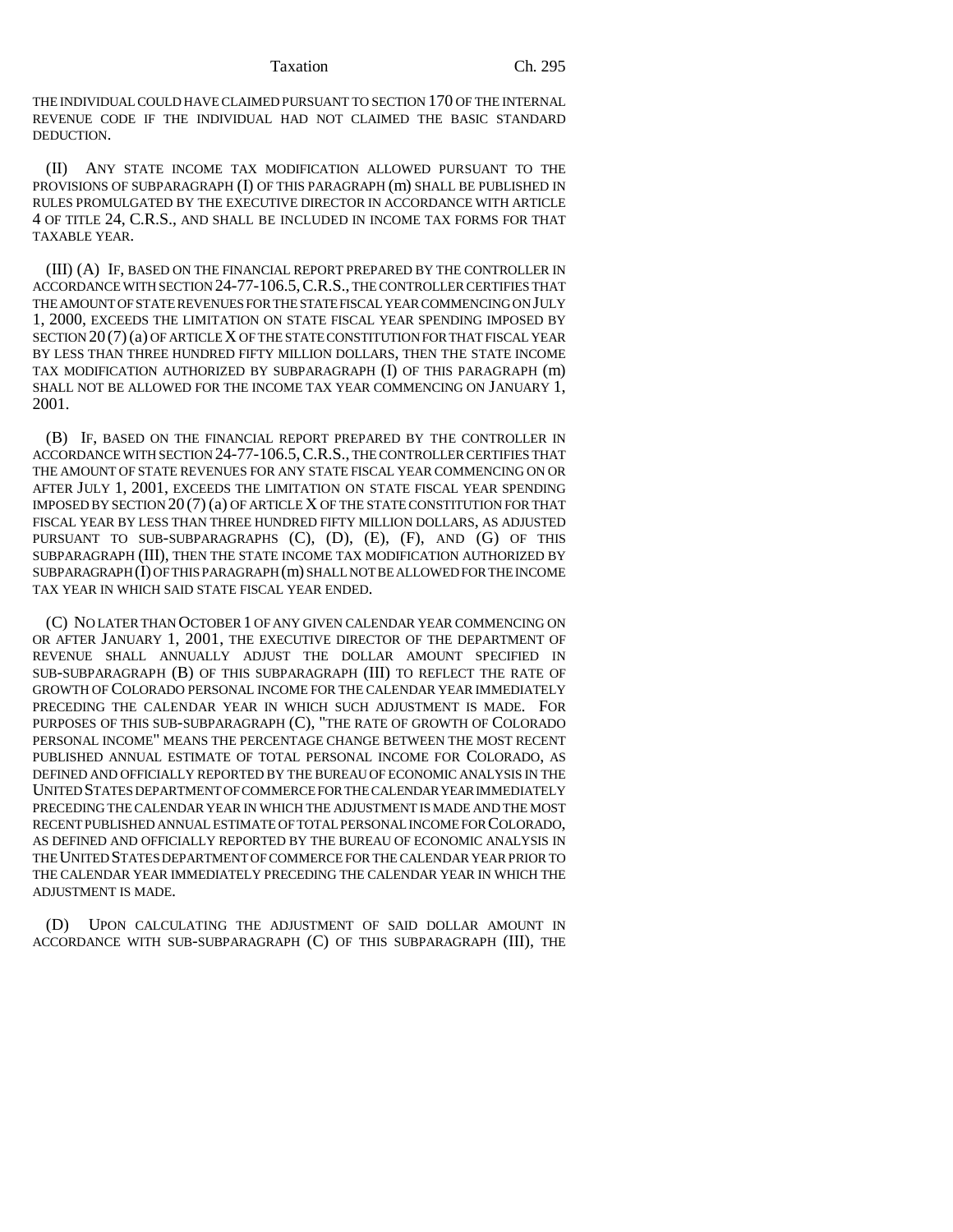EXECUTIVE DIRECTOR SHALL NOTIFY IN WRITING THE EXECUTIVE COMMITTEE OF THE LEGISLATIVE COUNCIL CREATED PURSUANT TO SECTION 2-3-301 (1), C.R.S., OF THE ADJUSTED DOLLAR AMOUNT AND THE BASIS FOR THE ADJUSTMENT. SUCH WRITTEN NOTIFICATION SHALL BE GIVEN WITHIN FIVE WORKING DAYS AFTER SUCH CALCULATION IS COMPLETED, BUT SUCH WRITTEN NOTIFICATION SHALL BE GIVEN NO LATER THAN OCTOBER 1 OF THE CALENDAR YEAR.

(E) IT IS THE FUNCTION OF THE EXECUTIVE COMMITTEE OF THE LEGISLATIVE COUNCIL TO REVIEW AND APPROVE OR DISAPPROVE THE ADJUSTMENT OF THE DOLLAR AMOUNT REQUIRED BY SUB-SUBPARAGRAPH (D) OF THIS SUBPARAGRAPH (III) WITHIN TWENTY DAYS AFTER RECEIPT OF SUCH WRITTEN NOTIFICATION FROM THE EXECUTIVE DIRECTOR. ANY ADJUSTMENT THAT IS NOT APPROVED OR DISAPPROVED BY THE EXECUTIVE COMMITTEE WITHIN SAID TWENTY DAYS SHALL BE AUTOMATICALLY APPROVED; EXCEPT THAT, IF WITHIN SAID TWENTY DAYS THE EXECUTIVE COMMITTEE SCHEDULES A HEARING ON SUCH ADJUSTMENT, SUCH AUTOMATIC APPROVAL SHALL NOT OCCUR UNLESS THE EXECUTIVE COMMITTEE DOES NOT APPROVE OR DISAPPROVE SUCH ADJUSTMENT AFTER THE CONCLUSION OF SUCH HEARING. ANY HEARING CONDUCTED BY THE EXECUTIVE COMMITTEE PURSUANT TO THIS SUB-SUBPARAGRAPH (E) SHALL BE CONCLUDED NO LATER THAN TWENTY-FIVE DAYS AFTER RECEIPT OF SUCH WRITTEN NOTIFICATION FROM THE EXECUTIVE DIRECTOR.

(F) IF THE EXECUTIVE COMMITTEE OF THE LEGISLATIVE COUNCIL DISAPPROVES ANY ADJUSTMENT OF SAID DOLLAR AMOUNT CALCULATED BY THE EXECUTIVE DIRECTOR PURSUANT TO SUB-SUBPARAGRAPHS (C) AND (D) OF THIS SUBPARAGRAPH (III), THE EXECUTIVE COMMITTEE SHALL SPECIFY SUCH ADJUSTED DOLLAR AMOUNT TO BE UTILIZED BY THE EXECUTIVE DIRECTOR. ANY ADJUSTED DOLLAR AMOUNT SPECIFIED BY THE EXECUTIVE COMMITTEE PURSUANT TO THIS SUB-SUBPARAGRAPH (F) SHALL BE CALCULATED IN ACCORDANCE WITH THE PROVISIONS OF SUB-SUBPARAGRAPHS (C), (D), AND (E) OF THIS SUBPARAGRAPH (III).

(G) FOR THE PURPOSE OF DETERMINING WHETHER THE INCOME TAX MODIFICATION AUTHORIZED BY SUBPARAGRAPH (I) OF THIS PARAGRAPH (m) IS TO BE ALLOWED FOR ANY GIVEN INCOME TAX YEAR, THE EXECUTIVE DIRECTOR SHALL NOT UTILIZE ANY ADJUSTED DOLLAR AMOUNT THAT HAS NOT BEEN APPROVED PURSUANT TO SUB-SUBPARAGRAPH (E) OF THIS SUBPARAGRAPH (III) OR OTHERWISE SPECIFIED PURSUANT TO SUB-SUBPARAGRAPH (F) OF THIS SUBPARAGRAPH (III).

(IV) IF ONE OR MORE BALLOT QUESTIONS THAT SEEK AUTHORIZATION FOR THE STATE TO RETAIN AND SPEND ALL EXCESS STATE REVENUES FOR THE IMMEDIATELY PRECEDING FISCAL YEAR ARE SUBMITTED TO THE VOTERS AT A STATEWIDE ELECTION TO BE HELD IN NOVEMBER OF ANY CALENDAR YEAR COMMENCING ON OR AFTER JANUARY 1, 2001, THE EXECUTIVE DIRECTOR SHALL NOT DETERMINE WHETHER THE STATE INCOME TAX MODIFICATION AUTHORIZED BY SUBPARAGRAPH (I) OF THIS PARAGRAPH (m) SHALL BE ALLOWED AND SHALL NOT PROMULGATE RULES CONTAINING SAID STATE INCOME TAX MODIFICATION UNTIL THE IMPACT OF THE RESULTS OF SAID ELECTION ON THE EXCESS STATE REVENUES TO BE REFUNDED IS ASCERTAINED.

(V) THE GENERAL ASSEMBLY HEREBY FINDS AND DECLARES THAT THE STATE INCOME TAX MODIFICATION AUTHORIZED BY SUBPARAGRAPH (I) OF THIS PARAGRAPH (m) IS A REASONABLE METHOD OF REFUNDING A PORTION OF THE EXCESS STATE